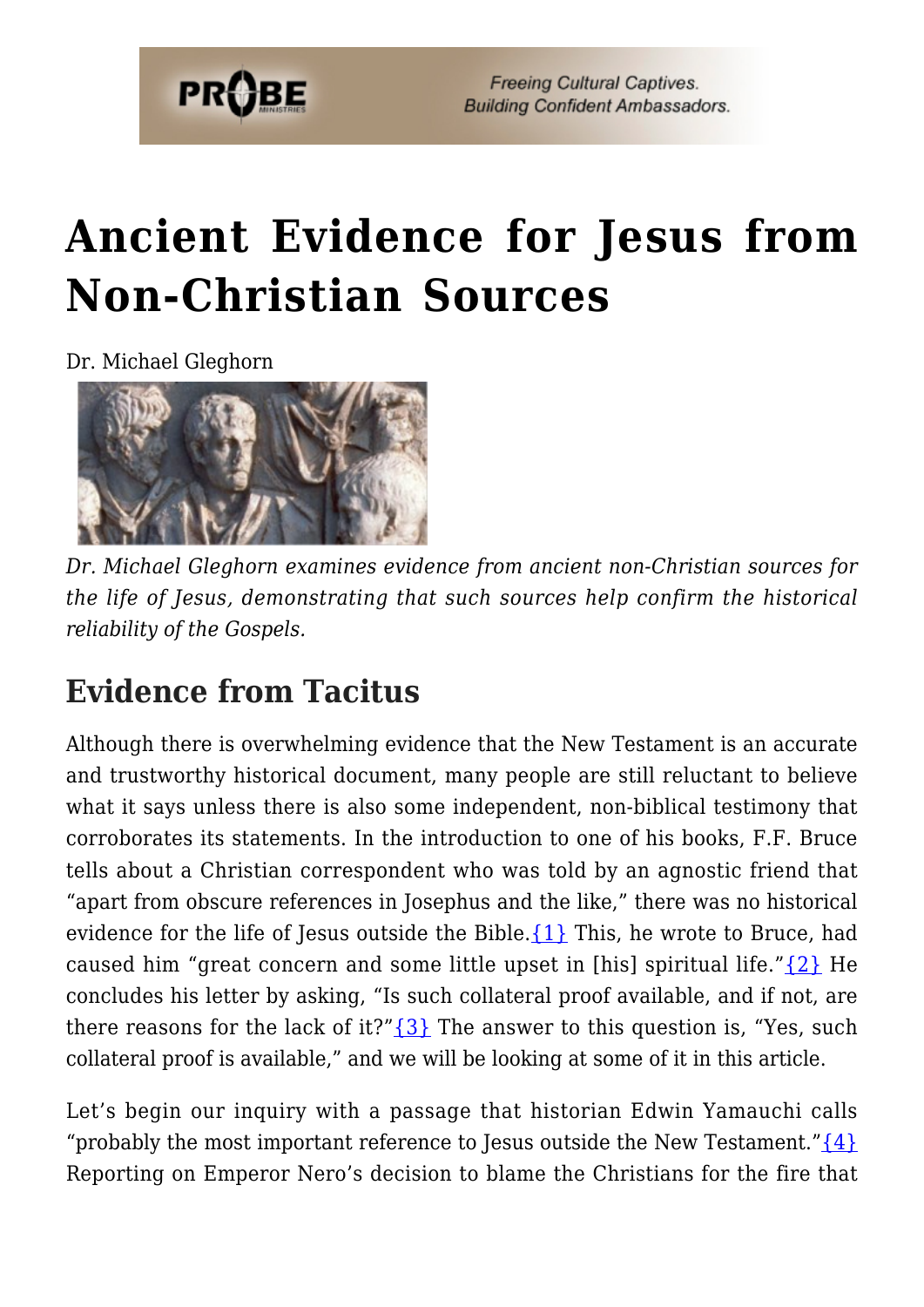

**Freeing Cultural Captives. Building Confident Ambassadors.** 

#### had destroyed Rome in A.D. 64, the Roman historian Tacitus wrote:

*Nero fastened the guilt . . . on a class hated for their abominations, called Christians by the populace. Christus, from whom the name had its origin, suffered the extreme penalty during the reign of Tiberius at the hands of . . . Pontius Pilatus, and a most mischievous superstition, thus checked for the moment, again broke out not only in Judaea, the first source of the evil, but even in Rome. . . .[{5}](#page-7-4)*

What all can we learn from this ancient (and rather unsympathetic) reference to Jesus and the early Christians? Notice, first, that Tacitus reports Christians derived their name from a historical person called Christus (from the Latin), or Christ. He is said to have "suffered the extreme penalty," obviously alluding to the Roman method of execution known as crucifixion. This is said to have occurred during the reign of Tiberius and by the sentence of Pontius Pilatus. This confirms much of what the Gospels tell us about the death of Jesus.

But what are we to make of Tacitus' rather enigmatic statement that Christ's death briefly checked "a most mischievous superstition," which subsequently arose not only in Judaea, but also in Rome? One historian suggests that Tacitus is here "bearing indirect . . . testimony to the conviction of the early church that the Christ who had been crucified had risen from the grave." $\{6\}$  While this interpretation is admittedly speculative, it does help explain the otherwise bizarre occurrence of a rapidly growing religion based on the worship of a man who had been crucified as a criminal.[{7}](#page-7-6) How else might one explain *that*?

# **Evidence from Pliny the Younger**

Another important source of evidence about Jesus and early Christianity can be found in the letters of Pliny the Younger to Emperor Trajan. Pliny was the Roman governor of Bithynia in Asia Minor. In one of his letters, dated around A.D. 112, he asks Trajan's advice about the appropriate way to conduct legal proceedings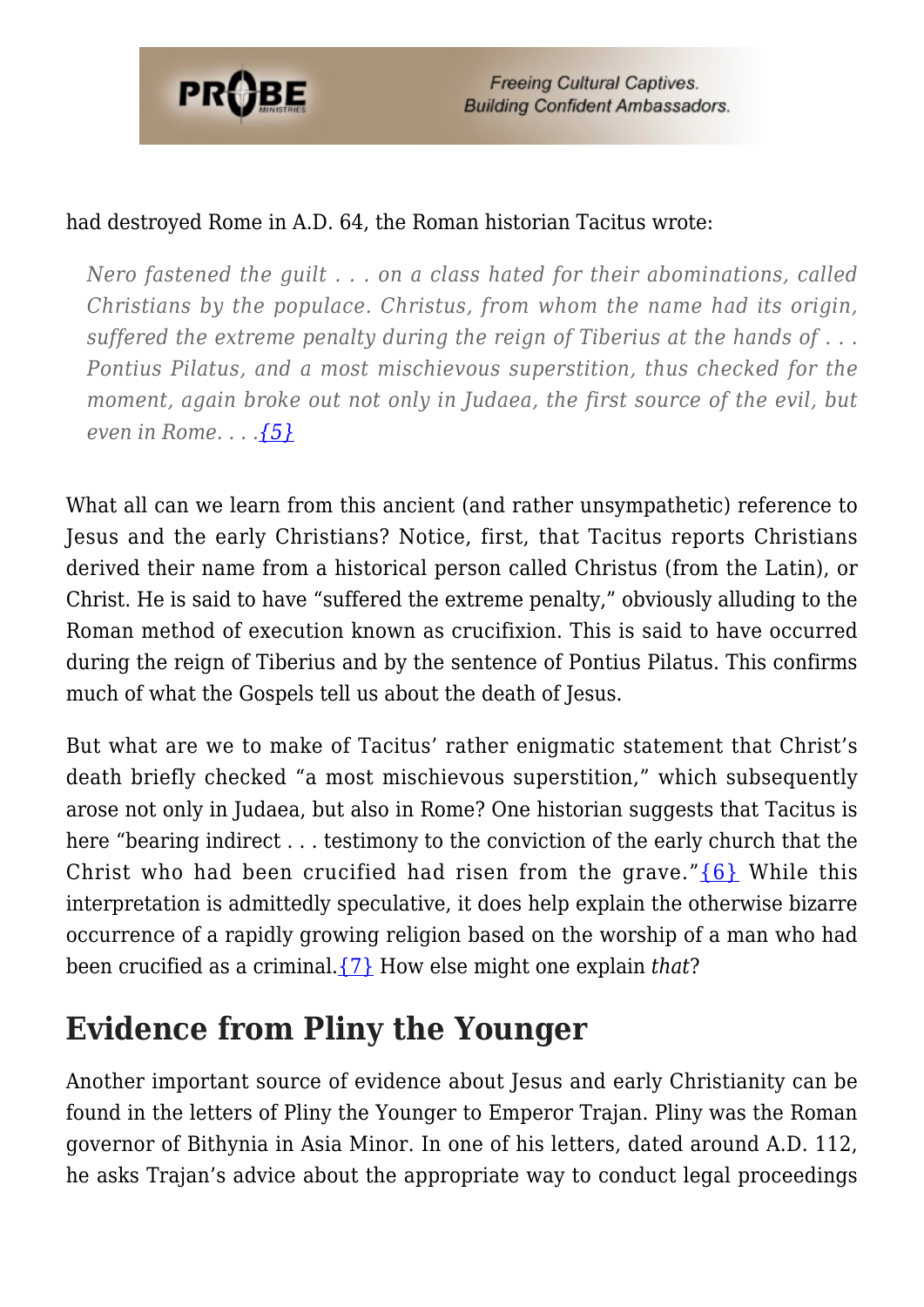

against those accused of being Christians. $\{8\}$  Pliny says that he needed to consult the emperor about this issue because a great multitude of every age, class, and sex stood accused of Christianity.[{9}](#page-7-8)

At one point in his letter, Pliny relates some of the information he has learned about these Christians:

*They were in the habit of meeting on a certain fixed day before it was light, when they sang in alternate verses a hymn to Christ, as to a god, and bound themselves by a solemn oath, not to any wicked deeds, but never to commit any fraud, theft or adultery, never to falsify their word, nor deny a trust when they should be called upon to deliver it up; after which it was their custom to separate, and then reassemble to partake of food–but food of an ordinary and innocent kind[.{10}](#page-7-9)*

This passage provides us with a number of interesting insights into the beliefs and practices of early Christians. First, we see that Christians regularly met on a certain fixed day for worship. Second, their worship was directed to Christ, demonstrating that they firmly believed in His divinity. Furthermore, one scholar interprets Pliny's statement that hymns were sung to Christ, *as to a god*, as a reference to the rather distinctive fact that, "unlike other gods who were worshipped, Christ was a person who had lived on earth." $\{11\}$  If this interpretation is correct, Pliny understood that Christians were worshipping an actual historical person as God! Of course, this agrees perfectly with the New Testament doctrine that Jesus was both God and man.

Not only does Pliny's letter help us understand what early Christians believed about Jesus' *person*, it also reveals the high esteem to which they held His *teachings.* For instance, Pliny notes that Christians *bound themselves by a solemn oath* not to violate various moral standards, which find their source in the ethical teachings of Jesus. In addition, Pliny's reference to the Christian custom of sharing a common meal likely alludes to their observance of communion and the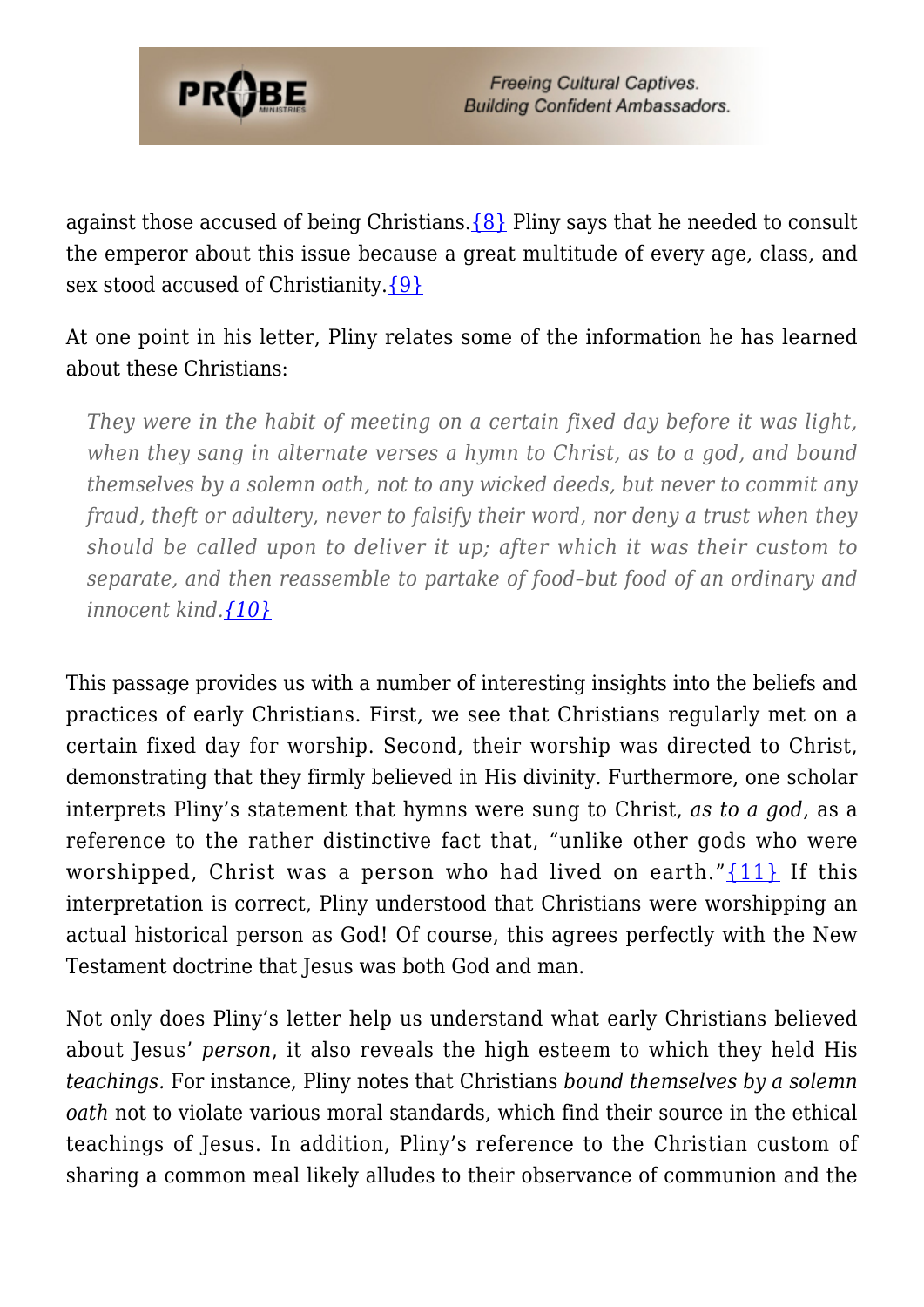

"love feast." $\{12\}$  This interpretation helps explain the Christian claim that the meal was merely *food of an ordinary and innocent kind*. They were attempting to counter the charge, sometimes made by non-Christians, of practicing "ritual cannibalism.["{13}](#page-8-2) The Christians of that day humbly repudiated such slanderous attacks on Jesus' teachings. We must sometimes do the same today.

# **Evidence from Josephus**

Perhaps the most remarkable reference to Jesus outside the Bible can be found in the writings of Josephus, a first century Jewish historian. On two occasions, in his *Jewish Antiquities,* he mentions Jesus. The second, less revealing, reference describes the condemnation of one "James" by the Jewish Sanhedrin. This James, says Josephus, was "the brother of Jesus the so-called Christ." $\{14\}$  F.F. Bruce points out how this agrees with Paul's description of James in Galatians 1:19 as "the Lord's brother."[{15}](#page-8-4) And Edwin Yamauchi informs us that "few scholars have questioned" that Josephus actually penned this passage. $\{16\}$ 

As interesting as this brief reference is, there is an earlier one, which is truly astonishing. Called the "Testimonium Flavianum," the relevant portion declares:

*About this time there lived Jesus, a wise man, if indeed one ought to call him a man. For he . . . wrought surprising feats. . . . He was the Christ. When Pilate . . .condemned him to be crucified, those who had . . . come to love him did not give up their affection for him. On the third day he appeared . . . restored to life. . . . And the tribe of Christians . . . has . . . not disappeared[.{17}](#page-8-6)*

Did Josephus really write this? Most scholars think the core of the passage originated with Josephus, but that it was later altered by a Christian editor, possibly between the third and fourth century A.D. $\{18\}$  But why do they think it was altered? Josephus was not a Christian, and it is difficult to believe that anyone but a Christian would have made some of these statements[.{19}](#page-8-8)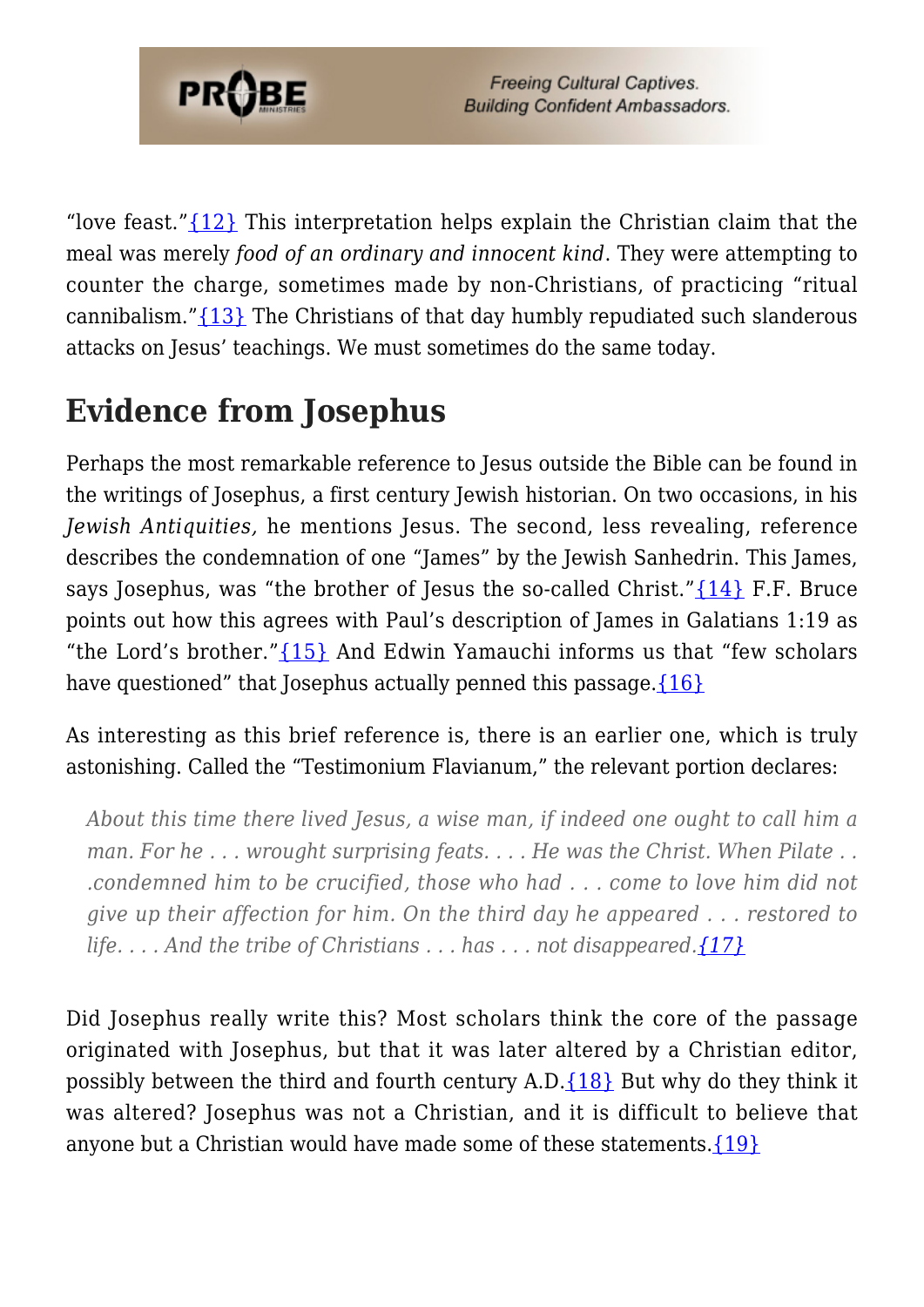

**Freeing Cultural Captives. Building Confident Ambassadors.** 

For instance, the claim that Jesus was a wise man seems authentic, but the qualifying phrase, "*if indeed one ought to call him a man,*" is suspect. It implies that Jesus was more than human, and it is quite unlikely that Josephus would have said *that*! It is also difficult to believe he would have flatly asserted that Jesus was the Christ, especially when he later refers to Jesus as "the so-called" Christ. Finally, the claim that on the third day Jesus appeared to His disciples restored to life, inasmuch as it affirms Jesus' resurrection, is quite unlikely to come from a non-Christian!

But even if we disregard the questionable parts of this passage, we are still left with a good deal of corroborating information about the biblical Jesus. We read that he was a wise man who performed surprising feats. And although He was crucified under Pilate, His followers continued their discipleship and became known as Christians. When we combine these statements with Josephus' later reference to Jesus as "the so-called Christ," a rather detailed picture emerges which harmonizes quite well with the biblical record. It increasingly appears that the "biblical Jesus" and the "historical Jesus" are one and the same!

## **Evidence from the Babylonian Talmud**

There are only a few clear references to Jesus in the Babylonian Talmud, a collection of Jewish rabbinical writings compiled between approximately A.D. 70-500. Given this time frame, it is naturally supposed that earlier references to Jesus are more likely to be historically reliable than later ones. In the case of the Talmud, the earliest period of compilation occurred between A.D. 70-200. $\{20\}$ The most significant reference to Jesus from this period states:

*On the eve of the Passover Yeshu was hanged. For forty days before the execution took place, a herald . . . cried, "He is going forth to be stoned because he has practiced sorcery and enticed Israel to apostasy."[{21}](#page-9-1)*

Let's examine this passage. You may have noticed that it refers to someone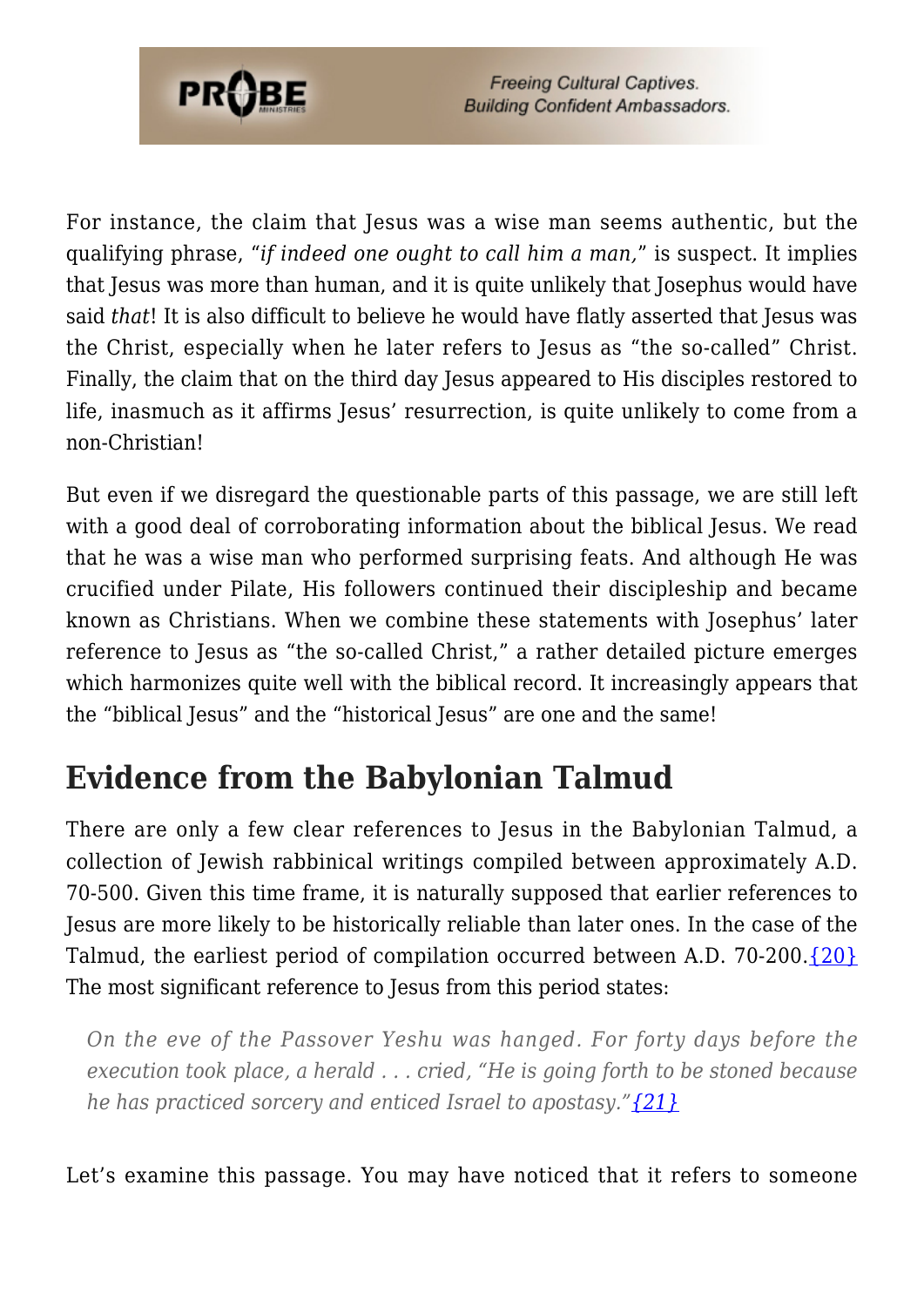

named "Yeshu." So why do we think this is Jesus? Actually, "Yeshu" (or "Yeshua") is how Jesus' name is pronounced in Hebrew. But what does the passage mean by saying that Jesus "was hanged"? Doesn't the New Testament say he was crucified? Indeed it does. But the term "hanged" can function as a synonym for "crucified." For instance, Galatians 3:13 declares that Christ was "hanged", and Luke 23:39 applies this term to the criminals who were crucified with Jesus. $\{22\}$ So the Talmud declares that Jesus was crucified on the eve of Passover. But what of the cry of the herald that Jesus was to be stoned? This may simply indicate what the Jewish leaders were *planning* to do. [{23}](#page-9-3) If so, Roman involvement changed their plans! $\{24\}$ 

The passage also tells us *why* Jesus was crucified. It claims He practiced sorcery and enticed Israel to apostasy! Since this accusation comes from a rather hostile source, we should not be too surprised if Jesus is described somewhat differently than in the New Testament. But if we make allowances for this, what might such charges *imply* about Jesus?

Interestingly, both accusations have close parallels in the canonical gospels. For instance, the charge of sorcery is similar to the Pharisees' accusation that Jesus cast out demons "by Beelzebul the ruler of the demons." $\{25\}$  But notice this: such a charge actually tends to confirm the New Testament claim that Jesus performed miraculous feats. Apparently Jesus' miracles were too well attested to deny. The only alternative was to ascribe them to sorcery! Likewise, the charge of enticing Israel to apostasy parallels Luke's account of the Jewish leaders who accused Jesus of misleading the nation with his teaching. $\{26\}$  Such a charge tends to corroborate the New Testament record of Jesus' powerful teaching ministry. Thus, if read carefully, this passage from the Talmud confirms much of our knowledge about Jesus from the New Testament.

## **Evidence from Lucian**

Lucian of Samosata was a second century Greek satirist. In one of his works, he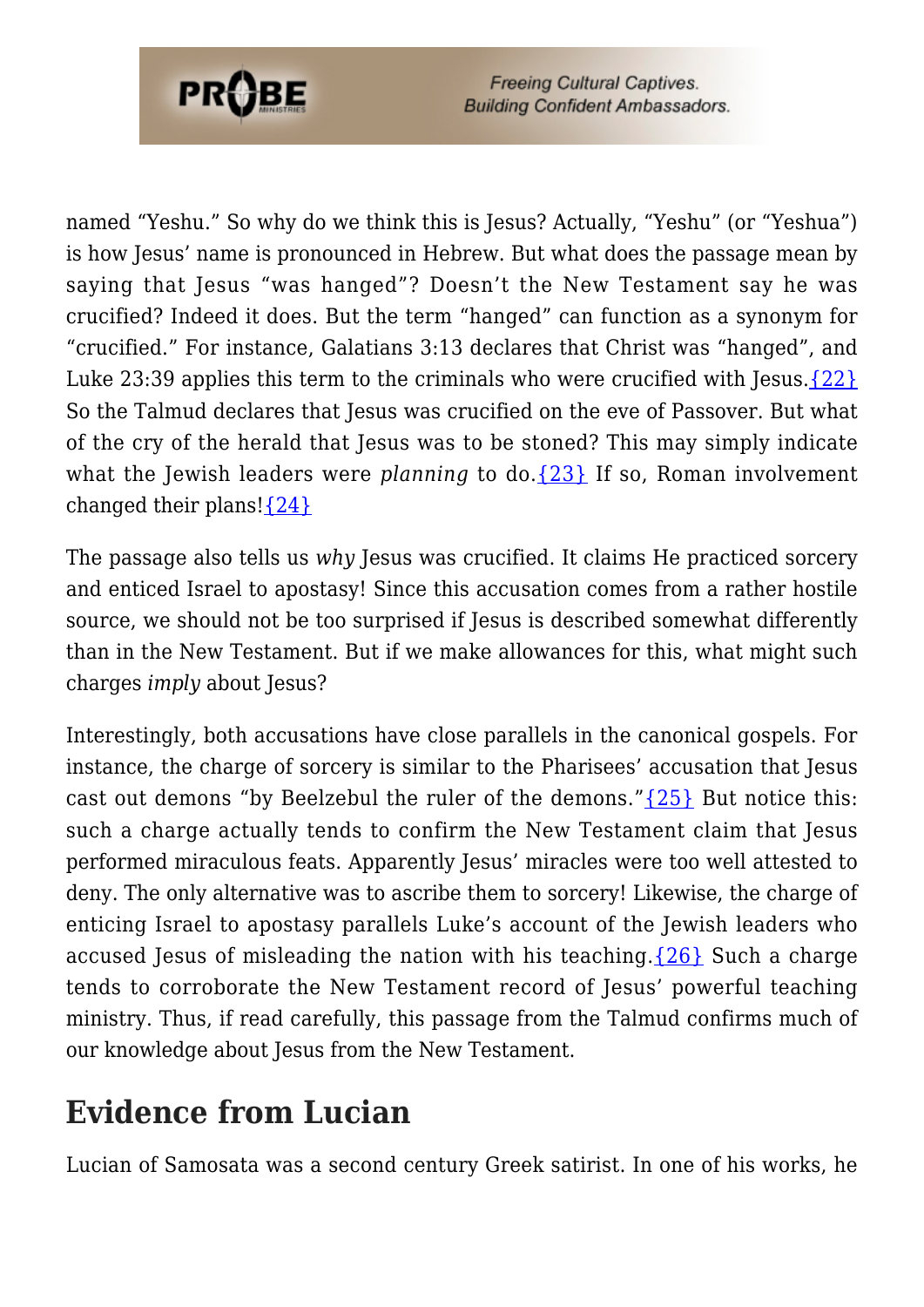

#### wrote of the early Christians as follows:

*The Christians . . . worship a man to this day–the distinguished personage who introduced their novel rites, and was crucified on that account. . . . [It] was impressed on them by their original lawgiver that they are all brothers, from the moment that they are converted, and deny the gods of Greece, and worship the crucified sage, and live after his laws[.{27}](#page-9-7)*

Although Lucian is jesting here at the early Christians, he does make some significant comments about their founder. For instance, he says the Christians worshipped a *man*, "who introduced their novel rites." And though this *man's* followers clearly thought quite highly of Him, He so angered many of His contemporaries with His teaching that He "was crucified on that account."

Although Lucian does not mention his name, he is clearly referring to Jesus. But what did Jesus teach to arouse such wrath? According to Lucian, he taught that all men are brothers from the moment of their conversion. That's harmless enough. But what did this conversion involve? It involved denying the Greek gods, worshipping Jesus, and living according to His teachings. It's not *too* difficult to imagine someone being killed for teaching *that*. Though Lucian doesn't say so explicitly, the Christian denial of other gods combined with their worship of Jesus implies the belief that Jesus was more than human. Since they denied other gods in order to worship Him, they apparently thought Jesus a greater God than any that Greece had to offer!

Let's summarize what we've learned about Jesus from this examination of ancient non-Christian sources. First, both Josephus and Lucian indicate that Jesus was regarded as wise. Second, Pliny, the Talmud, and Lucian imply He was a powerful and revered teacher. Third, both Josephus and the Talmud indicate He performed miraculous feats. Fourth, Tacitus, Josephus, the Talmud, and Lucian all mention that He was crucified. Tacitus and Josephus say this occurred under Pontius Pilate. And the Talmud declares it happened on the eve of Passover. Fifth, there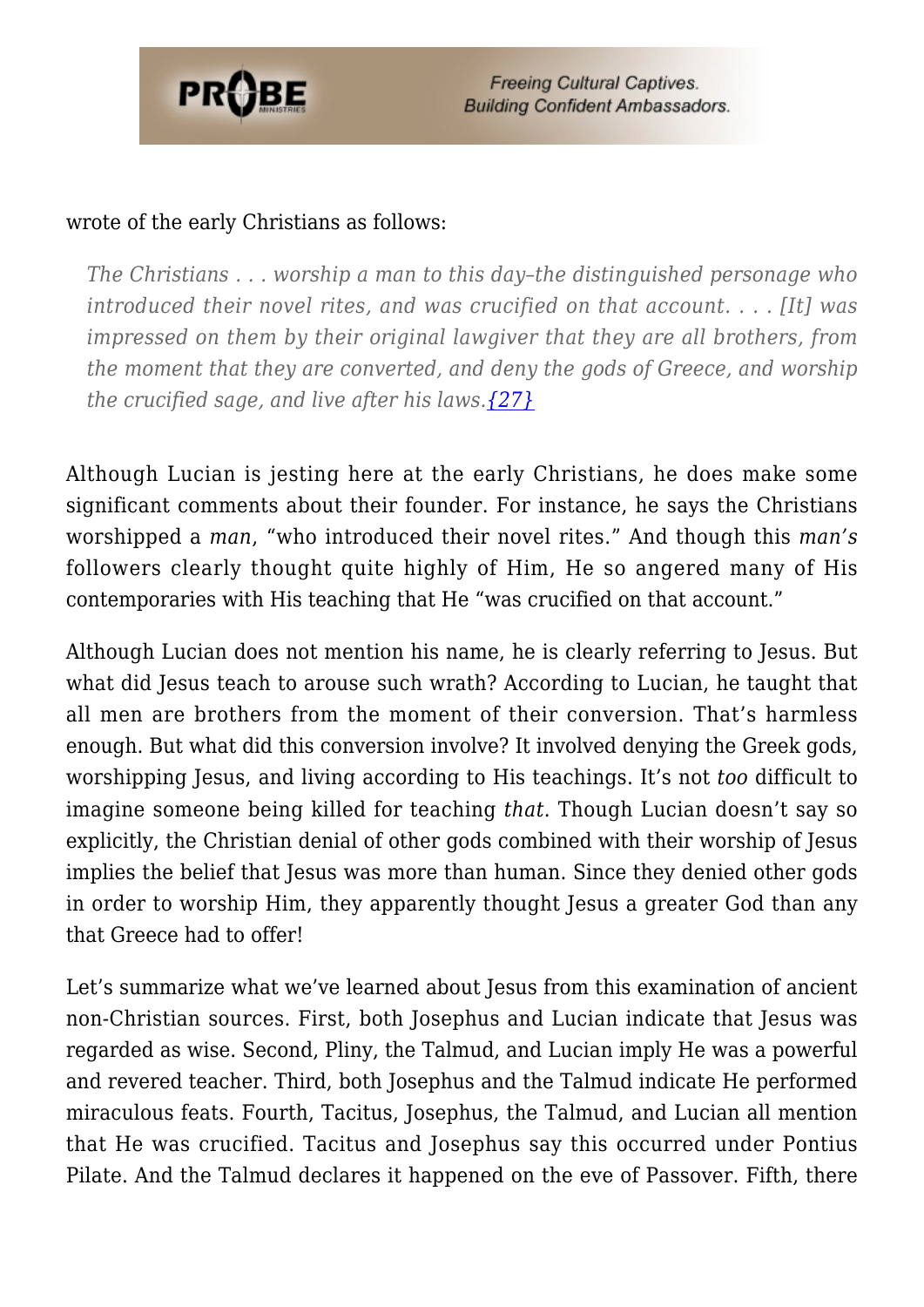

are possible references to the Christian belief in Jesus' resurrection in both Tacitus and Josephus. Sixth, Josephus records that Jesus' followers believed He was the Christ, or Messiah. And finally, both Pliny and Lucian indicate that Christians worshipped Jesus as God!

I hope you see how this small selection of ancient *non-Christian* sources helps corroborate our knowledge of Jesus from the gospels. Of course, there are many ancient *Christian* sources of information about Jesus as well. But since the historical reliability of the canonical gospels is so well established, I invite you to read *those* for an authoritative "life of Jesus!"

### **Notes**

<span id="page-7-0"></span>1. F. F. Bruce, *Jesus and Christian Origins Outside the New Testament* (Grand Rapids, Michigan: William B. Eerdmans Publishing Company, 1974), 13.

<span id="page-7-1"></span>2. Ibid.

<span id="page-7-2"></span>3. Ibid.

<span id="page-7-3"></span>4. Edwin Yamauchi, quoted in Lee Strobel, *The Case for Christ* (Grand Rapids, Michigan: Zondervan Publishing House, 1998), 82.

<span id="page-7-4"></span>5. Tacitus, Annals 15.44, cited in Strobel, *The Case for Christ*, 82.

<span id="page-7-5"></span>6. N.D. Anderson, *Christianity: The Witness of History* (London: Tyndale, 1969), 19, cited in Gary R. Habermas, The Historical Jesus (Joplin, Missouri: College Press Publishing Company, 1996), 189-190.

<span id="page-7-6"></span>7. Edwin Yamauchi, cited in Strobel, *The Case for Christ*, 82.

<span id="page-7-7"></span>8. Pliny, Epistles x. 96, cited in Bruce, *Christian Origins*, 25; Habermas, *The Historical Jesus*, 198.

<span id="page-7-9"></span><span id="page-7-8"></span>9. Ibid., 27.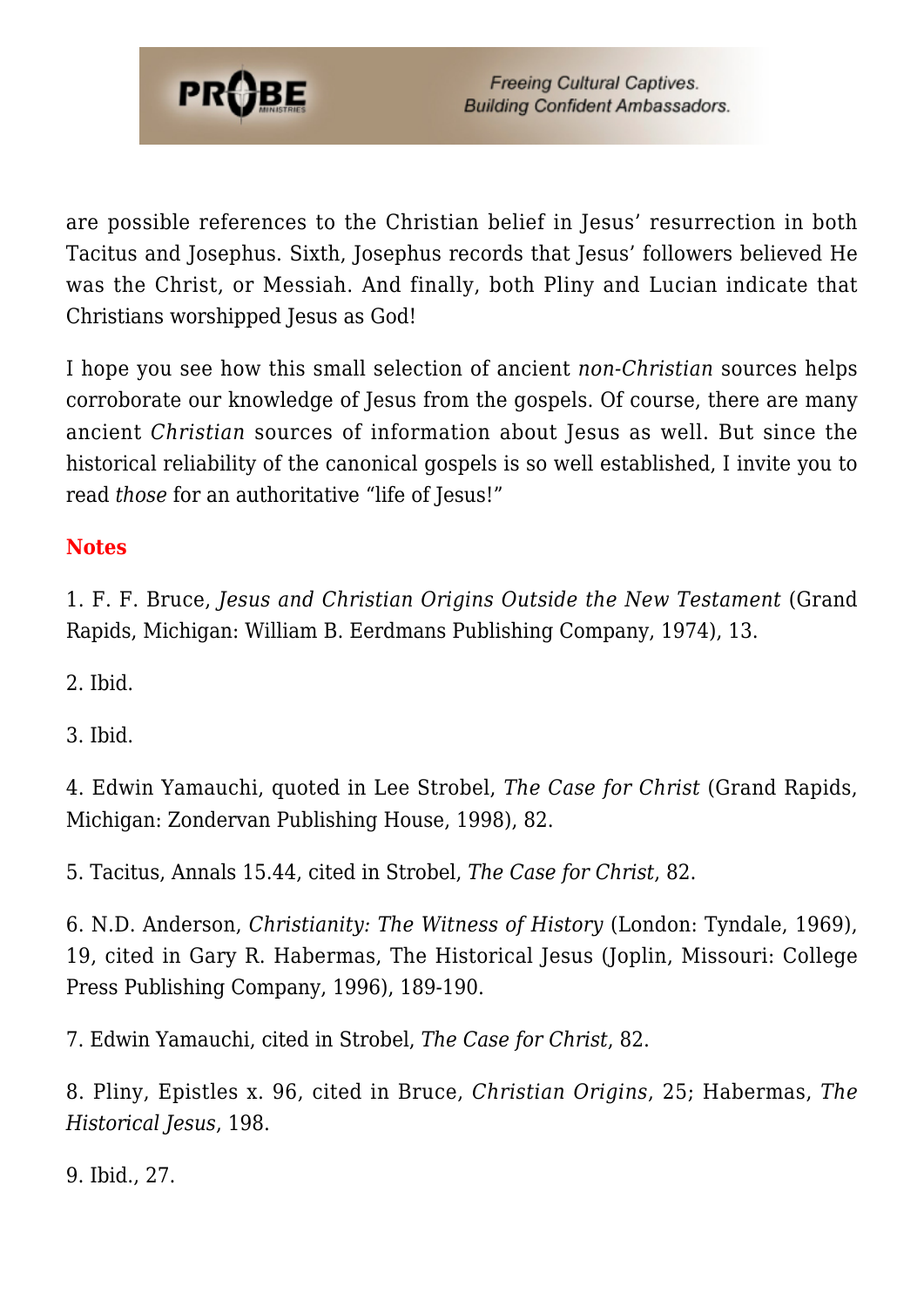

10. Pliny, Letters, transl. by William Melmoth, rev. by W.M.L. Hutchinson (Cambridge: Harvard Univ. Press, 1935), vol. II, X:96, cited in Habermas, *The Historical Jesus*, 199.

<span id="page-8-0"></span>11. M. Harris, "References to Jesus in Early Classical Authors," in *Gospel Perspectives V*, 354-55, cited in E. Yamauchi, "Jesus Outside the New Testament: What is the Evidence?", in *Jesus Under Fire*, ed. by Michael J. Wilkins and J.P. Moreland (Grand Rapids, Michigan: Zondervan Publishing House, 1995), p. 227, note 66.

<span id="page-8-1"></span>12. Habermas, *The Historical Jesus*, 199.

<span id="page-8-2"></span>13. Bruce, *Christian Origins*, 28.

<span id="page-8-3"></span>14. Josephus, *Antiquities xx. 200*, cited in Bruce, *Christian Origins*, 36.

<span id="page-8-4"></span>15. Ibid.

<span id="page-8-5"></span>16. Yamauchi, "Jesus Outside the New Testament", 212.

<span id="page-8-6"></span>17. Josephus, *Antiquities 18.63-64*, cited in Yamauchi, "Jesus Outside the New Testament", 212.

<span id="page-8-7"></span>18. Ibid.

<span id="page-8-8"></span>19. Although time would not permit me to mention it on the radio, another version of Josephus' "Testimonium Flavianum" survives in a tenth-century Arabic version (Bruce, *Christian Origins*, 41). In 1971, Professor Schlomo Pines published a study on this passage. The passage is interesting because it lacks most of the questionable elements that many scholars believe to be Christian interpolations. Indeed, "as Schlomo Pines and David Flusser…stated, it is quite plausible that none of the arguments against Josephus writing the original words even applies to the Arabic text, especially since the latter would have had less chance of being censored by the church" (Habermas, *The Historical Jesus*, 194). The passage